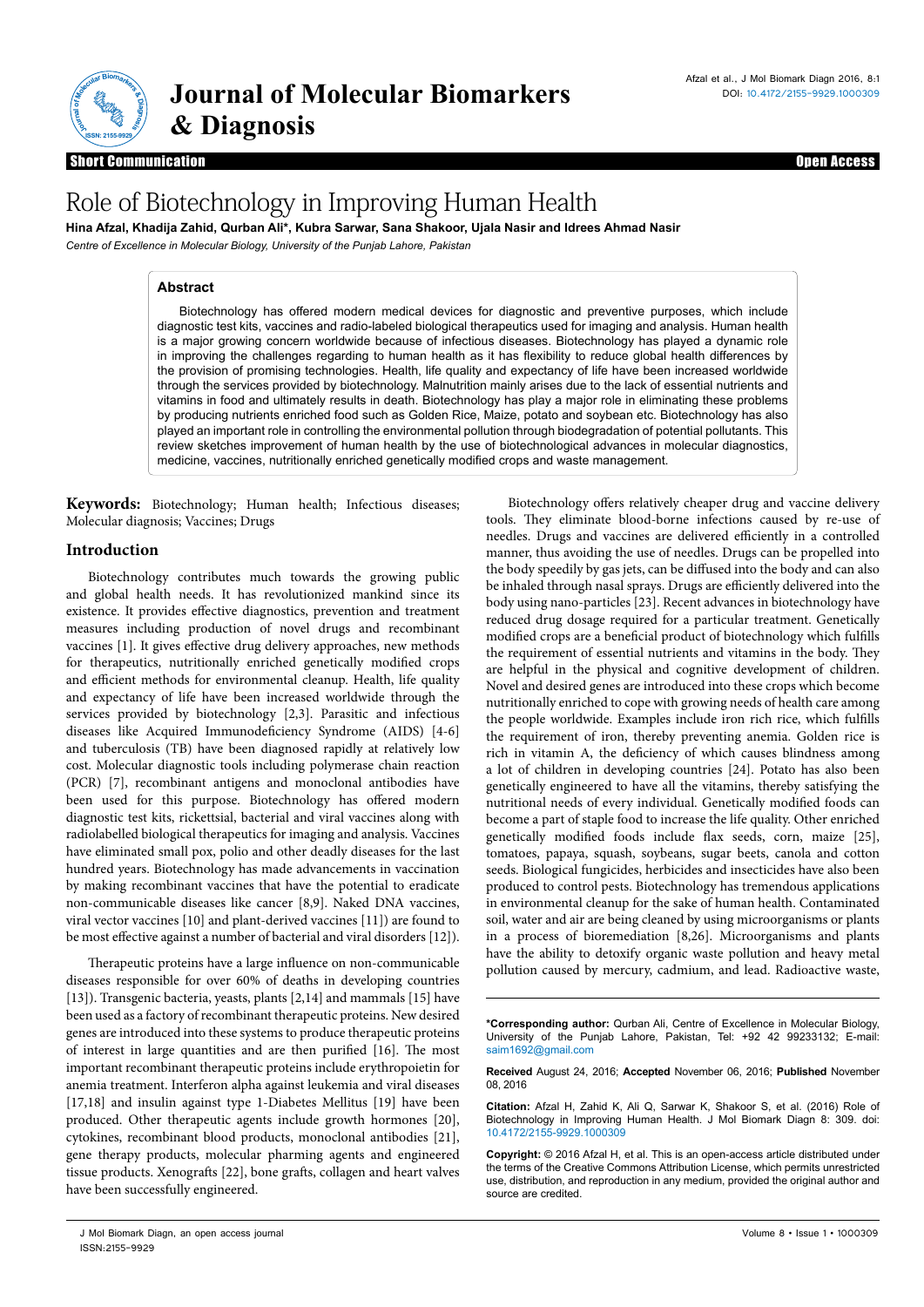acid mine drainage and oil spills are also treated effectively by using biotechnology. Plant biomass can be converted to ethanol, which can then be used as biofuel, offering much less air pollution. Biological enzymes can make the processing of paper and pulp industry easy, efficient and rapid [27].

## **Biotechnology regarding health improvement**

Followings are the biotechnological techniques and their derived health products which are helpful in the treatment of different diseases.

## **Molecular diagnostics**

Nearly 40% deaths are due to infectious and parasitic diseases (malaria, tuberculosis, and AIDS) each year. Spread of these diseases can be overcome by the development of quick and accurate diagnostic tools. These developments result in increase in survival rate as well as help to prevent the waste of resources on non-suitable treatment. Many conventional diagnostic tools are inaccurate, time consuming, laborious and expensive. In contrast, modern biotechnology comprised of molecular diagnostic tools sketches recent advances in biology for the detection of diseases [28,29]. Molecular diagnostics was being ranked by the scientific panel in the University of Toronto as the most ideal set of technologies for improving the health status. Biotechnology is based on following diagnostic techniques; PCR, Monoclonal antibodies and microarrays. These are simple, quick, cost effective and have high sensitivity and specificity [30,31]. PCR requires small volume of sample to amplify and identify the DNA sequence of pathogen (that cause the disease). It is identified in a very quick and accurate manner as compared to conventional diagnostics. The infectious or dangerous organisms (HIV, Mycobacterium and plasmodium) that are difficult to grow in culture are identified by the PCR [32]. Multiplex PCR are used to detect the pathogens which cause the broad range of diseases at once and hence it saves both time and resources [33].

Nanotechnology is advancement in biotechnological techniques for detection without amplification at molecular level. Mostly blood sample is placed between two electrodes in the presence of probe (complementary of detected DNA) coated on gold particles. These probes anneals to pathogen's DNA sequence. If present, circuit is closed by Gold particles to produce detectable signals. This technique is more sensitive as compared to conventional diagnostic methods [34]. Development of simple and quick dipstick coated by antibody have been increased the applications of molecular diagnostics. It can be used anywhere without any laboratory facilities. "The program for appropriate technology in health (PATH)" have been developed the dipsticks for identification of malaria, TB, Hepatitis C, HIV and pregnancy dipsticks. This test is rapid, accurate and easy to use [35]. Currently, in the diagnosis and treatment of diseases microarrays have become a powerful tool in contrast to the traditional DNA based tests. It is best for the study of causes of complex genetic disorders as it can identify and quantify the thousands of gene at the same time. Microarray has a great potential as it has been revolutionized the recognition and treatment of common diseases. DNA microarrays, genotypic microarrays and protein microarrays are currently used and play important role in improving the status of health [36].

#### **Recombinant therapeutic proteins**

Currently, five different organisms including bacteria (e.g. *Escherichia coli, Pseudomonas* spp*. Serratiamas cescens, Erweniaher bícola, Lactococcus lactis* and *Bacillus subtilis*), fungi (*Saccharomyces cerevisiae),* Pichia, plants (tobacco plant, rape and transgenic potatoes) [37], insects (*Spodoptra frugiperda*) and mammalians (Chinese hamster

| <b>Disease</b>            | <b>Active Substance</b> |
|---------------------------|-------------------------|
| Hepatitis C               | Interferon- $\alpha$    |
| <b>Multiple Sclerosis</b> | Interferon- $\beta$     |
| Renal Cancer              | Interleukin             |
| Haemophilia               | Factor 8 and 9          |
| <b>Diabetes</b>           | Human Insulin           |
| Anaemia                   | Erythropoietin          |

**Table 1:** Some examples of therapeutic proteins used against different diseases (Almeida, et al. [40]).

ovary cells, baby hamster kidney cells and transgenic animals) [38] are used in biotechnological process to produce the recombinant therapeutic proteins. Increase in the production of recombinant products can be done by introducing different changes in the respective organisms through different conventional (mutagenesis, fermentation, sexual and parasexual processes) and modern techniques (recombinant DNA or the hybridoma) [39]. Biopharmaceuticals and therapeutic proteins are promising in providing the effective treatment against chronic and complex diseases [40,41], Rader [42]. In 2008, for over 100 different diseases including 254 cancers, 163 for bacterial diseases, 59 for immune diseases, and 34 for the HIV/AIDS virus 633 therapeutic products were under development according to "the pharmaceutical research and manufactures of America (PhrMA)" [43] Table 1.

In 2008, 31 noval recombinant drugs and further 12 new therapeutic proteins in 2009 are approved by FDA [43]. Now a day, these drugs are commonly used for the cure of rare diseases which are impossible to treat by conventional therapies. Therapeutic proteins may be used against asthma, different cancers, Parkinson's and Alzheimer's disease. Antibiotics, blood factors, hormones, vaccines, growth factors, enzymes and monoclonal antibodies are the different groups of biopharmaceutical or therapeutic proteins.

# **Vaccines and delivery of vaccines**

Public health is considered a major concern worldwide both in developed and developing countries. Scientist from all over the world has made a lot of contributions in preventing the infectious diseases to cure challenges regarding to human health. Global health differences are growing progressively, the vital role of science and technology for the betterment of human health cannot be ignored. Biotechnology has remarkable role to find out the problems regarding to human health and development in many developing countries [44]. At the completion of the past century, infectious diseases offered considerably higher public challenges [45]. These are relatively as a consequence of ecology fluctuation and risks related to mobility and urbanization, mismanagement of medical tools, due to environmental modification and social interruption [46]. Vaccination is a method by which a vaccine is administered. Vaccines are considered possibly the best achievement of medical advance of the form century. Small pox has completely eliminated worldwide by vaccination. It is also useful for the looming removal of polio, and offering a vivid decrease in occurrence of various transferrable infections [47]. Research in the vaccine advances is being used effectively for communicable diseases as well as noncommunicable diseases for example cancer. A diversity of recombinant vaccines is being used worldwide for the treatment of human diseases. These recombinant vaccines include naked DNA vaccines, plant derived vaccines and viral vector vaccines. It has been demonstrated that a subunit vaccine RTS, S/AS02 provides protection against malarial natural infection in adults [48]. TB is another major growing concern in developing countries for which scientists are making numerous efforts to achieve a recombinant TB vaccine. Because each year, it privileges at minimum two million lives [49]. Up till now research has a subunit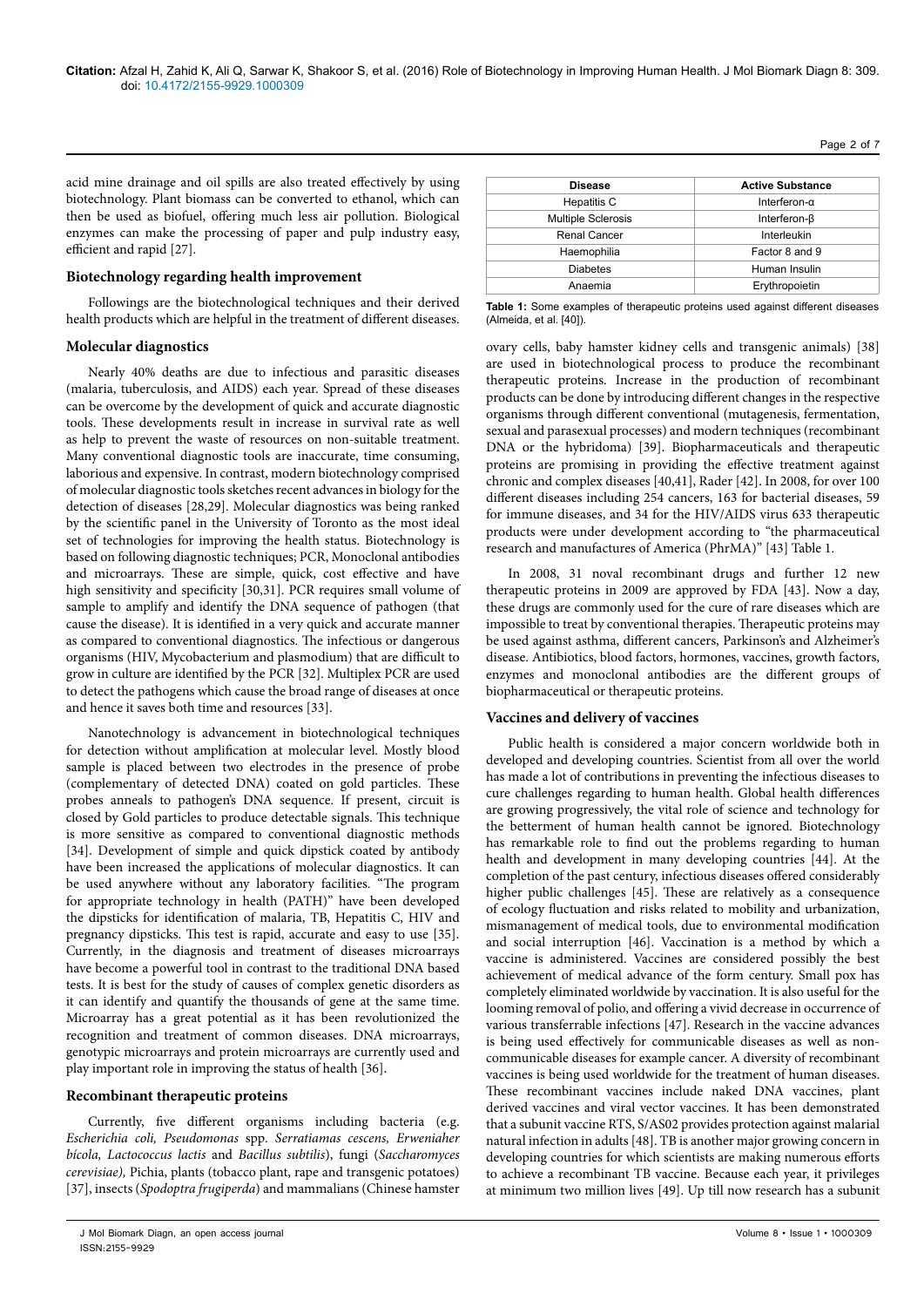vaccine having the surface antigen Mtb8.4 that is responsible for the protection of mice from the infection of tuberculosis [50].

Various types of vaccines have been made using tremendous biotechnology approaches are now being used worldwide to cure the human health challenges. The principle for the use of vaccines is very simple because they mainly stimulate the patient's immune system against the infectious agents like viruses or bacteria without causing any disease itself [49]. These vaccines include inactivated vaccines, toxoid vaccines, live attenuated vaccines, conjugate vaccines, recombinant vector vaccines, subunit vaccines and DNA vaccines (Figures 1-6).

U.S. Department of Health and Human Services. National Institutes of Health. National Institute of Allergy and Infectious Diseases. NIH Publication No. 08-4219. January (2008). [www.niaid.nih.gov](http://www.niaid.nih.gov).

Along the development and advances in vaccines, their delivery methods also have a significant part in improving human health. Different methods are being used for different drugs and vaccine



**Figure 1:** Live attenuated vaccine





**Figure 3:** Subunit vaccines.



**Figure 4:** Toxoid vaccines.



**Figure 5: DNA vaccines.** 



administration. At present, the most extensively used method for applying drugs and vaccines are the use of "injections". Each year, many thousands children die with diseases that are curable with vaccine just because of expensive vaccine delivery facilities and skilled medical employees. A greater ratio of HIV/ AIDS cases, 2.3 to 4.6 million hepatitis C cases and 8 to 16 million hepatitis B cases are being reported through the misuse of needles every year (**Error! Bookmark not defined.**, Onabanjo, et al. [51], Health [52]). These problems can be avoided by the use of controlled-release delivery and injection free systems. In needle-free technologies through the use of high-speed jet of gas, vaccine is introduced inside the body. Besides these techniques, different solutions, skin patches and rubbing gels can also introduce agents into body by simple diffusion method. Nasal sprays and inhalers are also effective ways to administer drugs and vaccines through the respiratory tract. About 15% budget is required for the storage and refrigerated transport of vaccines that is the main cost in all vaccine programs [53]. So, an ideal vaccine should have high immunogenicity and long lasting immunity as well as it should be heat

Page 3 of 7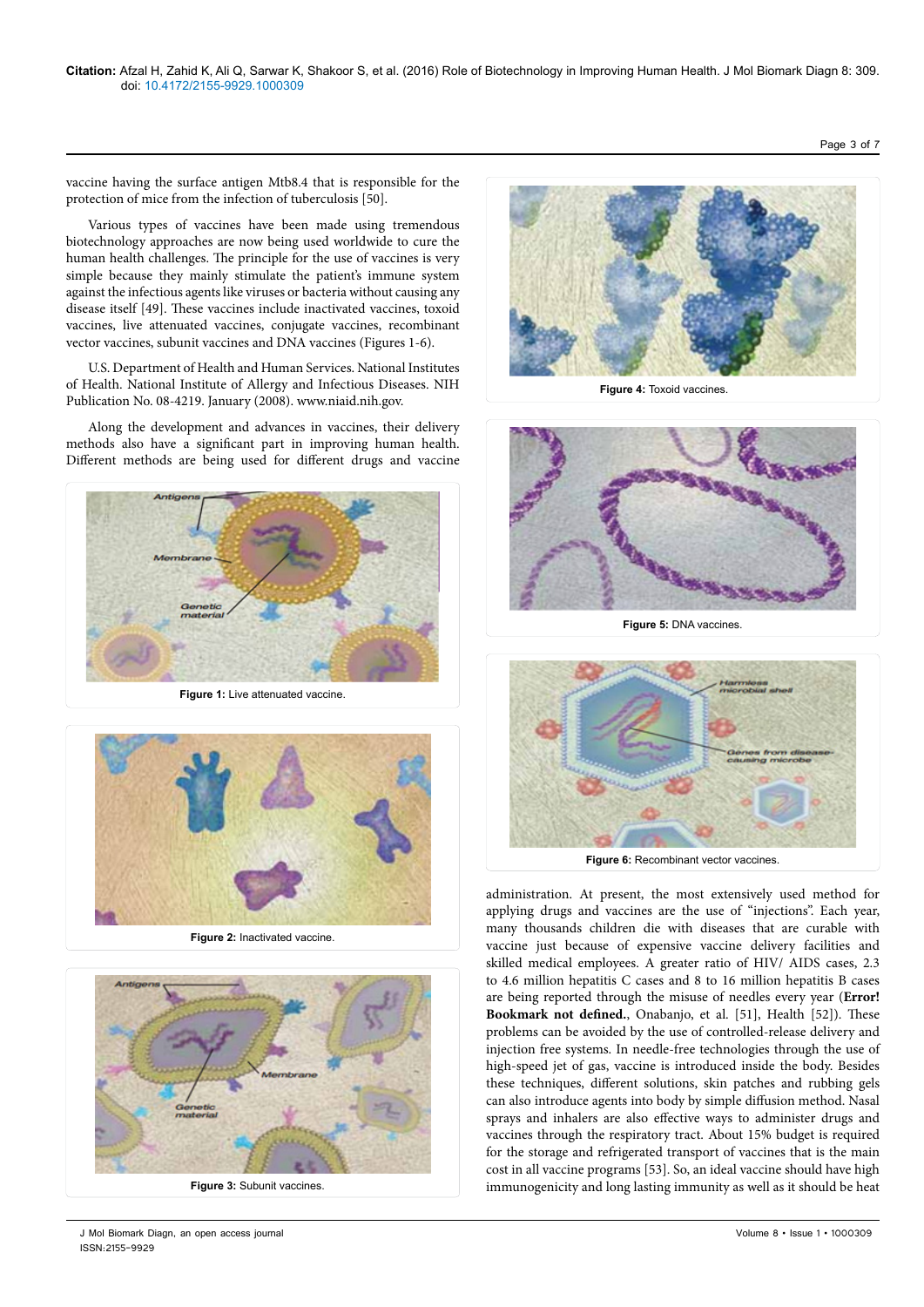| Some Specific Vaccines Now in Widespread Global Use |                                      |
|-----------------------------------------------------|--------------------------------------|
| Cholera                                             | Pertusis (whooping caugh)            |
| Diptheria                                           | Pneumococcal                         |
| Haemophilus influenzae Type B                       | Polio (oral and injectible vaccines) |
| <b>Hepatitis B</b>                                  | Rabies                               |
| Human papiloma virus                                | Rotavirus                            |
| Influenzae A                                        | Rubella                              |
| Influenzae B                                        | Tuberculosis (BCG)                   |
| Japanese B encephalitis                             | Typhoid                              |
| Measels                                             | Varicella (chicken pox)              |
| Mumps                                               | <b>Yellow Fever</b>                  |

**Table 2:** Commercially available and affordable by maximum no. of people.

stable, inexpensive, commercially available and affordable by maximum no. of people (Table 2).

The role of specific vaccines around the world can be demonstrated by the following table. There is a space and greater opportunities exist in the field of molecular biology for the future prosperity and development. So, scientists from all over the world are now developing many "Edible vaccines" that will be easily immunize people against infectious diseases and will be commercially accessible in succeeding few years at lower rate [54].

## **Nutrients enriched genetically modified food**

In developing countries over half of the infant deaths occur due to the deficiency of essential nutrients and vitamins [52]. Malnutrition causes impaired cognitive and physical development and multiple illnesses such as anemia. Anemia is the major cause of maternal mortality caused by iron deficiency [55]. Moreover malnutrition also has adverse effects on immune system. So, to overcome these nutrients and vitamin's deficiency biotechnology enables to introduce new genes and new traits into crops more precisely than traditional breeding. These genetically modified crops have many advantages most important of them is the production of nutrients enriched food.

Vitamin A deficiency is the major cause of children death in developing countries; almost 300,000 children go blind and two third of them die every year. Vitamin A is important to improve the growth and development, to increases resistance against disease and to protect from visual impairment and blindness [52,55]. To meet vitamin A deficiency, vitamin A enriched staple food is produced. For this purpose rice enriched in beta-carotene (vitamin A precursor) are produced. These rice are known as "Golden Rice" [56,24]. Now vitamin A enriched rice and maize are being cultivated in developing countries. Researches ensure that vitamin A present in rice efficiently absorbed by human gut. To meet daily human requirement of vitamin A 300 mg of transgenic rice are enough [52]. Scientist has developed transgenic seed of rice containing ferritin, an iron storage protein. These transgenic rice seed contain twice iron content compare to non-transgenic rice [57]. Similarly, a new variety of transgenic rice contains three genes that increases iron storage in rice and its assimilation from the digestive track [58]. Bouis, Chassy, introduced phytase gene in maize and observed that maize absorbed large amount of iron. New technologies are making efforts to increase amount and bioavailability of folates, vitamin E, vitamin B5, vitamin A, vitamin C, zinc and iron [59-63].

Plant proteins mostly have less content of essential amino acids. Cereal proteins are deficient in lysine (Lys) while tuber, root, legumes and vegetables lack sulphur containing amino acids methionine (Met) and cysteine (Cys). Modified Met-rich soybean glycinin protein was expressed in rice to overcome methionine deficiency [64]. Kim et al synthesized artificial storage protein (ASP1) containing 78.9% essentials amino acids. It increased the essential amino acids supply to a large extend [65]. Different biotechnology techniques have helped to develop essentials amino acids enriched transgenic crops such as staple vegetables cassava, plantain, and potato [66]. Indian researchers have developed amino acids enriched potato [67]. L-gulono-γ-lactone oxidase gene was used to increase vitamin C amount [68].

Fermented food is routinely consumed in many developing countries as a main part of food and diet ingredient; primary fermented food includes curdled milks and milk products, root crops and grains. Fermentation produces food with increased nutritional values and quality. It also modifies the starches presence in grains that protect against lethal diseases such as gastrointestinal disease and colon cancer. In South Africa consumption of fermented maize causes discrepancy in the occurrence of colon cancer among black and whites populations [69]. Different microorganism such as lactic acid bacteria in cheese, starter fermentation cultures in bakery and brewing are being introduced in food to improve their nutritional value and flavor along and also to minimize the infections by pathogenic microorganisms. Yet these are in research and development phase [70]. Modified ruminant microorganisms protect livestock from poisonous feed components [71,72]. Application of modern biotechnology has reduced the level of certain allergens and anti-nutrients in food. For example, cyanide level in Cassava roots and levels of natural glycoalkaloid toxin in potatoes have been reduced by inserting invertase gene from yeast [73-75].

Efforts are being made to produce potato with elevated level of starch so that they soak up less fat during frying [66]. Transgenic soy and canola producing oils with low level of saturated fats are essential biotechnological products. GM soybean, oilseed rape and oil palm are under R&D. Oilseed rape having high lauric acid and soy with high oleic acid have been approved in the USA [76]. Beside crops different livestock has also engineered to fulfill food requirement of world population and to meet nutritional requirement. Gene for different growth hormones have been introduced in fish [66]. New Zealand's researchers developed genetically modified cows that produce milk enriched in casein protein. Other purpose of GMO is to produce milk with reduce the lactose content so that lactose-intolerant people can enjoy milk [66, 77].

## **Role of environmental biotechnology in health care**

Pollution and the untreated waste are the major hazards for the human health. Direct exposure of these pollutants and the people must be avoided. Environmental biotechnology has revolutionized the safety of public health. It provides a systematic platform that submerge the knowledge of science and engineering. By using microorganisms it prevents pollution by treating and biodegrading the hazardous waste. Use of naturally occurring microbes in detoxification of harmful substances; complete destruction of waste through various biotechnological methods, are the major benefits of biotechnological treatment. Strategy of bio-treatment varies according to the physiological type of microbes used i.e. anaerobic, aerobic, aerotolerant or microaerophilic [78]. Soil surrounding the sites contaminated with industrial wastes have high concentrations of pollutant like Polynuclear aromatic hydrocarbons (PAHs) and their degradation can be enhanced through soil remediation [79]. The cost, amount of waste and the ability of microorganisms to degrade waste are major contemplations in environmental biotechnology. Following treatments commonly used:

#### **Biodegradation of heavy metals**

Microorganisms have enzymes to reduce or oxidize the heavy metals

Page 4 of 7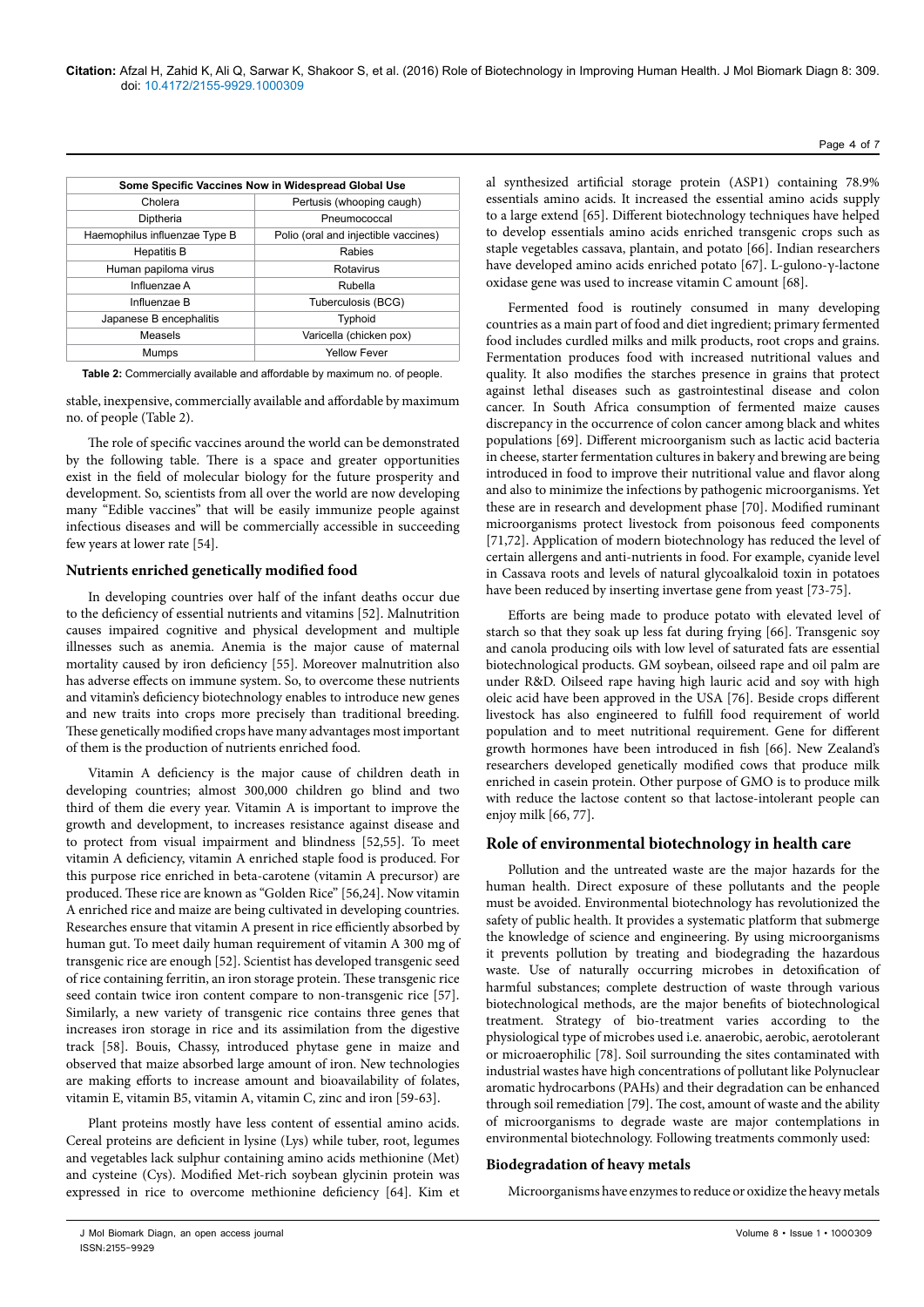which helps in the biodegradation of waste containing these heavy metals. Microbial metabolites such as phosphate,  $\mathrm{H}_2\mathrm{S}, \mathrm{CO}_2$  and organic acids promotes the precipitation of heavy metals whereas inorganic acids stimulates the metal solubilization [78]. Sulfate reducing bacteria are used to deal with the liquid waste from drainage and nuclear plants, it produces  $\mathrm{H}_2\mathrm{S}$  gas which eliminates heavy metals and radionuclides from the drain having sulfate. The cell surface of microorganisms contain amino group (positively charged) and phosphate group (negatively charged) due to which the heavy metal adsorption depends upon the pH [80]. Precipitation is further enhanced by the organic acids produced from bacteria during anaerobic fermentation. Radionuclides such as uranium can be accumulated by fungus through biosorption. Prior to landfilling of sewage sludge, bioleaching of heavy metals is done through solubilization of metals in which the minerals in the metals are oxidized [81]. Different biotechnological strategies can be used in combination in order to biodegrade pollutants containing heavy metals.

## **Bioremediation**

Inappropriate disposal of waste, industrial sludge and use of pesticides in agriculture are the major sources of pollution. In contrast to the assumptions of industrial sludge as a good fertilizer, it is a potential source of contaminants, heavy metals and polynuclear aromatic hydrocarbons (PAHs). These contaminants are known to cause cancer in human beings. Long-term contact of human with lead, chromium, petroleum and pesticides can results into numerous congenital disorders and cancer. One of the most common ground water contaminant is trichloroethene (TCE) that belongs to chlorinated compounds and are most prior on the list of environmental protection agency (EPA) USA. The process of using microorganism i.e. bacteria and fungi to biodegrade, breakdown or transform the pollutants and contaminants is known as bioremediation. Contaminants are used as an energy source by the microorganisms and are then converted to less toxic form. Pollutants like chlorinated hydrocarbons are biodegraded by butaneutilizing i.e. Pseudomonas, Micrococcus, Nocardia, Aureobacterium, Chryseobacterium, Comamonas, Rhodococcus, Acidovorax, and Variovorax [82]. For bioremediation mainly two approaches are used; I) augment the capabilities indigenous hydrocarbon-utilizing bacteria II) introduce non-indigenous bio-degraders of hydrocarbons i.e. bioaugmentation [83]. PAHs are abundant in our environment and are considered as potential mutagens. The soil contaminated with organic compound including PAHs can be treated through bioremediation which involves the microbes, addition of nutrient, moisture and aeration [79]. In addition to bacteria, bioremediation also involves fungi in which mycelia releases extracellular enzymes to bio-degrade the contaminant and the process is called mycoremediation [84,85].

# **Conclusion**

From all the facts that have been discussed above biotechnology is known to influence every aspect of human health. Biotechnology has offered modern medical devices for diagnostic and preventive purposes, which include diagnostic test kits, vaccines and radio-labeled biological therapeutics used for imaging and analysis. Malnutrition mainly arises due to the lack of essential nutrients and vitamins in food and ultimately results in death. Biotechnology has play a major role in eliminating these problems by producing nutrients enriched food such as Golden Rice, Maize, potato and soybean etc. Pollutants and untreated waste are a great hazard to human health and are potential cause of cancer. Biotechnology has evolved numerous strategies to biodegrade these pollutants by making use of microorganism. Precipitation of

heavy metals and bioremediation of pollutants are the major advantages of biotechnology UNICEF and Organization [85]).

Page 5 of 7

#### **References**

- 1. Henderson LM (2005) Overview of marker vaccine and differential diagnostic test technology. Biologicals 33: 203-209.
- 2. [Burdi DK, Qureshi S, Ghanghro AB \(2014\) An overview of available](http://www.als-journal.com/articles/vol1issue3/overview_available_Hypoglycemic_Triterpenoids_Saponins_Diabetes_mellitus.pdf)  [Hypoglycemic Triterpenoids and Saponins to cure Diabetes mellitus. Int J Adv](http://www.als-journal.com/articles/vol1issue3/overview_available_Hypoglycemic_Triterpenoids_Saponins_Diabetes_mellitus.pdf)  [Life Sci.](http://www.als-journal.com/articles/vol1issue3/overview_available_Hypoglycemic_Triterpenoids_Saponins_Diabetes_mellitus.pdf)
- 3. [Kapuscinski AR, Goodman RM, Hann SD, Jacobs LR, Pullins EE, et al. \(2003\)](http://www.nature.com/nbt/journal/v21/n6/full/nbt0603-599.html)  [Making'safety first'a reality for biotechnology products. Nature Biotechnol 21:](http://www.nature.com/nbt/journal/v21/n6/full/nbt0603-599.html)  [599-601.](http://www.nature.com/nbt/journal/v21/n6/full/nbt0603-599.html)
- 4. [Lafeuillade A, Stevenson M \(2011\) The search for a cure for persistent HIV](http://www.aidsreviews.com/resumen.asp?id=1136&indice=2011132&u=unp)  [reservoirs. AIDS Rev 13: 63-66.](http://www.aidsreviews.com/resumen.asp?id=1136&indice=2011132&u=unp)
- 5. [Rasheed A, Ullah S, Naeem S, Zubair M, Ahmad W, et al. \(2014\) Occurrence](http://www.als-journal.com/manuscriptid22-68-1/)  [of HCV genotypes in different age groups of patients from Lahore, Pakistan. Int](http://www.als-journal.com/manuscriptid22-68-1/)  [J Adv Life Sci 1: 89-95.](http://www.als-journal.com/manuscriptid22-68-1/)
- 6. [Zulfiqar S, Hafeez MN, Iqbal MS, Ali Q \(2015\) Role of genetic studies towards](http://www.sciencepub.net/nature/ns130415/003_28241ns130415_15_19.pdf)  [solving problems of human society. Nature Sci 13.](http://www.sciencepub.net/nature/ns130415/003_28241ns130415_15_19.pdf)
- 7. [Heim A, Ebnet C, Harste G, Pring-Akerblom P \(2003\) Rapid and quantitative](http://onlinelibrary.wiley.com/doi/10.1002/jmv.10382/abstract;jsessionid=795EB26D4095B3F221E8F87054534550.f02t04)  [detection of human adenovirus DNA by real-time PCR. J Med Virol 70: 228-239.](http://onlinelibrary.wiley.com/doi/10.1002/jmv.10382/abstract;jsessionid=795EB26D4095B3F221E8F87054534550.f02t04)
- 8. [Javed S, Ali M, Ali F, Anwar SS, Wajid N \(2015\) Status of oxidative stress in](http://www.als-journal.com/233-15/)  [breast cancer patients in Pakistani population. Int J Adv Life Sci 2: 115-118.](http://www.als-journal.com/233-15/)
- Javed Z, Iqbal MZ, Latif MU, Yaqub HMF, Qadri QR (2015) Potent Implications [of miRNA in Cancer Biology-A Brief Review. Int J Adv Life Sci 2: 106-109.](http://www.als-journal.com/231-15/)
- 10. [Gilbert SC \(2001\) Virus-like particles as vaccine adjuvants. Mol biotechnol 19:](http://link.springer.com/article/10.1385%2FMB%3A19%3A2%3A169)  [169-177.](http://link.springer.com/article/10.1385%2FMB%3A19%3A2%3A169)
- 11. Streatfield SJ, Howard JA (2003) Plant-based vaccines. Int j parasitol 33: 479-493.
- 12. [Berglund P, Smerdou C, Fleeton MN, Liljestrom P \(1998\) Enhancing immune](http://www.nature.com/nbt/journal/v16/n6/abs/nbt0698-562.html)  [responses using suicidal DNA vaccines. Nature biotechnol 16: 562-565.](http://www.nature.com/nbt/journal/v16/n6/abs/nbt0698-562.html)
- 13. Evans B (1999) The prospect for international regulatory interventions in embryo transfer and reproductive technologies in the next century. Theriogenology 51: 71-80.
- 14. Gleba Y, Klimyuk V, Marillonnet S (2007) Viral vectors for the expression of proteins in plants. Curr Opin Biotechnol 18: 134-141.
- 15. Paterson L, DeSousa P, Ritchie W, King T, Wilmut I (2003) Application of reproductive biotechnology in animals: implications and potentials: Applications of reproductive cloning. Anim reprod sci 79: 137-143.
- 16. Kochhar H, Gifford G, Kahn S (2005) Regulatory and biosafety issues in relation to transgenic animals in food and agriculture, feeds containing genetically modified organisms (GMO) and veterinary biologics. Applications of Gene-Based Technologies for Improving Animal Production and Health in Developing Countries. Springer 479-498.
- 17. [Rehman RA, Rao AQ, Ahmed Z, Gul A \(2015\) Selection of potent bacterial](http://www.als-journal.com/315-15/)  [strain for over-production of PHB by using low cost carbon source for eco](http://www.als-journal.com/315-15/)[friendly bioplastics. Adv Life Sci 3: 29-35.](http://www.als-journal.com/315-15/)
- 18. [Seago J, Hilton L, Reid E, Doceul V, Jeyatheesan J, et al. \(2007\) The NPRO](http://jgv.microbiologyresearch.org/content/journal/jgv/10.1099/vir.0.82934-0#tab2)  [product of classical swine fever virus and bovine viral diarrhea virus uses a](http://jgv.microbiologyresearch.org/content/journal/jgv/10.1099/vir.0.82934-0#tab2)  [conserved mechanism to target interferon regulatory factor-3. J Gen virol 88:](http://jgv.microbiologyresearch.org/content/journal/jgv/10.1099/vir.0.82934-0#tab2)  [3002-3006.](http://jgv.microbiologyresearch.org/content/journal/jgv/10.1099/vir.0.82934-0#tab2)
- 19. [Johnson IS \(1983\) Human insulin from recombinant DNA technology. Science](http://science.sciencemag.org/content/219/4585/632.long)  [219: 632-637.](http://science.sciencemag.org/content/219/4585/632.long)
- 20. [Palmiter RD, Brinster RL, Hammer RE, Trumbauer ME, Rosenfeld MG, et al.](http://www.nature.com/nature/journal/v300/n5893/abs/300611a0.html)  [\(1982\) Dramatic growth of mice that develop from eggs microinjected with](http://www.nature.com/nature/journal/v300/n5893/abs/300611a0.html)  [metallothionein-growth hormone fusion genes. Nature 300: 611.](http://www.nature.com/nature/journal/v300/n5893/abs/300611a0.html)
- 21. Anderson J (1984) Use of monoclonal antibody in a blocking ELISA to detect group specific antibodies to bluetongue virus. J immunol methods 74: 139-149.
- 22. [Golovan SP, Meidinger RG, Ajakaiye A, Cottrill M, Wiederkehr MZ, et al. \(2001\)](http://www.nature.com/nbt/journal/v19/n8/full/nbt0801_741.html)  [Pigs expressing salivary phytase produce low-phosphorus manure. Nature](http://www.nature.com/nbt/journal/v19/n8/full/nbt0801_741.html)  [biotechnol 19: 741-745.](http://www.nature.com/nbt/journal/v19/n8/full/nbt0801_741.html)
- 23. Parveen S, Misra R, Sahoo SK (2012) Nanoparticles: a boon to drug delivery, therapeutics, diagnostics and imaging. Nanomedicine 8: 147-166.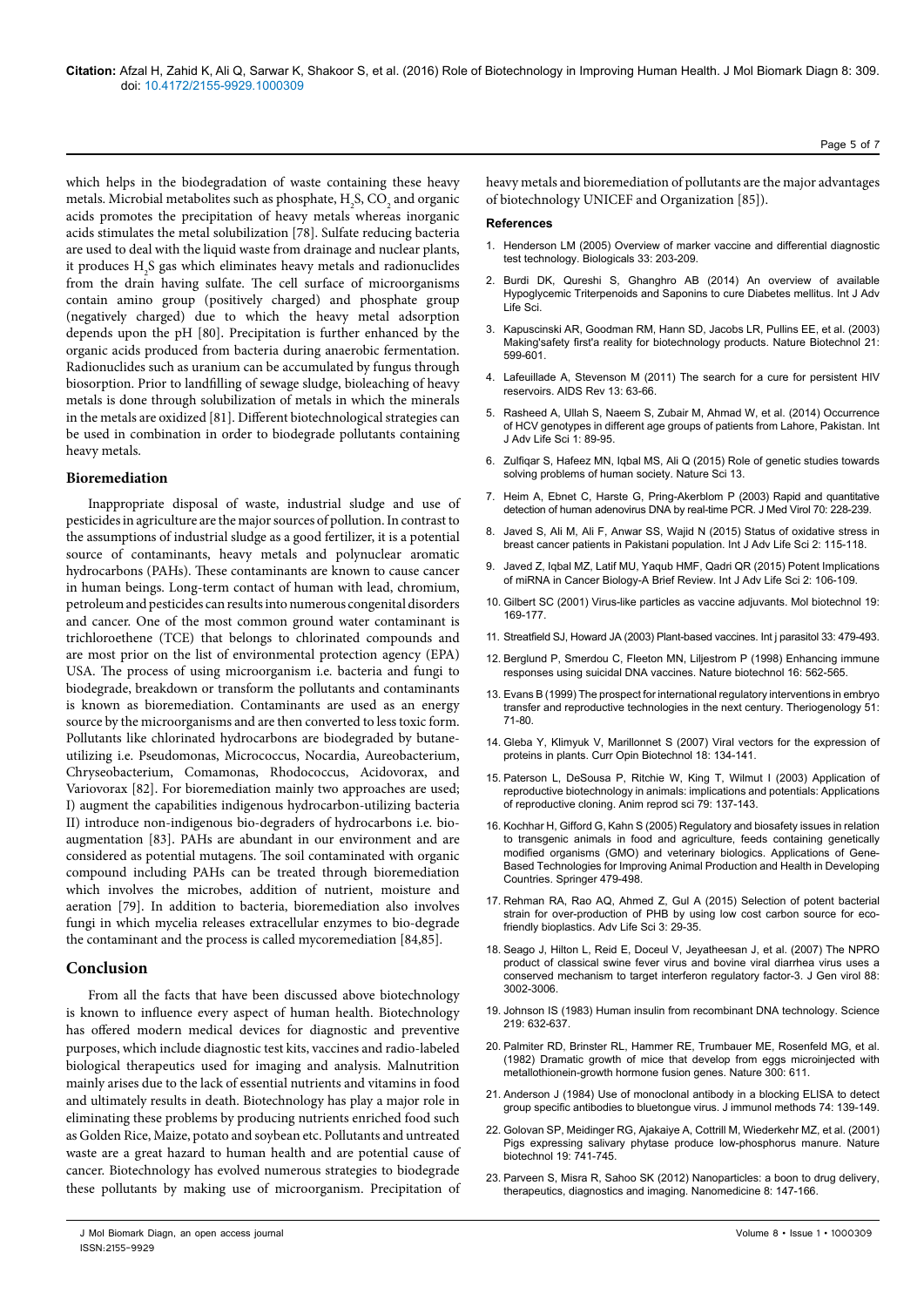- 24. [Potrykus I \(2001\) Golden rice and beyond. Plant Physiol 125: 1157-1161.](http://www.plantphysiol.org/content/125/3/1157.full)
- 25. [Quist D, Chapela IH \(2001\) Transgenic DNA introgressed into traditional maize](http://stopogm.net/sites/stopogm.net/files/QuistChapela.pdf) [landraces in Oaxaca, Mexico. Nature 414: 541-543.](http://stopogm.net/sites/stopogm.net/files/QuistChapela.pdf)
- 26. [Kappeli O, Auberson L \(1997\) The science and intricacy of environmental](http://www.cell.com/trends/biotechnology/abstract/S0167-7799(97)01083-4?_returnURL=http%3A%2F%2Flinkinghub.elsevier.com%2Fretrieve%2Fpii%2FS0167779997010834%3Fshowall%3Dtrue) [safety evaluations. Trends biotechnol 15: 342-349.](http://www.cell.com/trends/biotechnology/abstract/S0167-7799(97)01083-4?_returnURL=http%3A%2F%2Flinkinghub.elsevier.com%2Fretrieve%2Fpii%2FS0167779997010834%3Fshowall%3Dtrue)
- 27. [Evan G, Furlong J \(2016\) Environmental Biotechnology-Theory and Application.](http://www2.hcmuaf.edu.vn/data/quoctuan/Environmental Biotechnology  Theory and Application, G M Evans & J C Furlong.pdf) [University of Durham, Taeus Biotech Ltd, UK.](http://www2.hcmuaf.edu.vn/data/quoctuan/Environmental Biotechnology - Theory and Application, G M Evans & J C Furlong.pdf)
- 28. [Daar AS, Thorsteinsdóttir H, Martin DK, Smith AC, Nast S, et al. \(2002\) Top ten](http://www.nature.com/ng/journal/v32/n2/full/ng1002-229.html) [biotechnologies for improving health in developing countries. Nature genetics](http://www.nature.com/ng/journal/v32/n2/full/ng1002-229.html) [32: 229-232.](http://www.nature.com/ng/journal/v32/n2/full/ng1002-229.html)
- 29. Nazir S, Faraz A, Shahzad N, Ali N, Khan MA, et al. (2014) Prevalence of HCV in β-thalassemia major patients visiting tertiary care hospitals in Lahore-Pakistan. Adv Life Sci.
- 30. [Khan MT, Afzal S, Rehman AU, Zeb T \(2015\) Interleukin 10 \(IL-10\)](http://www.als-journal.com/224-15/) [promoter-1082 A> G polymorphism and risk of cancer: Meta-analysis.](http://www.als-journal.com/224-15/) [Advancements in Life Sciences 2: 67-73.](http://www.als-journal.com/224-15/)
- 31. [Li X, Quigg RJ, Zhou J, Gu W, Rao PN, et al. \(2008\) Clinical utility of microarrays:](file:///F:/Research%20%26%20Review/Research%20%26%20Review/JPN/JPN-Vol%204/JPN-Vol%204.3/JPN-Vol%204.3_AI/10.2174/138920208786241199) [current status, existing challenges and future outlook. Curr genomics 9: 466-](file:///F:/Research%20%26%20Review/Research%20%26%20Review/JPN/JPN-Vol%204/JPN-Vol%204.3/JPN-Vol%204.3_AI/10.2174/138920208786241199) [474.](file:///F:/Research%20%26%20Review/Research%20%26%20Review/JPN/JPN-Vol%204/JPN-Vol%204.3/JPN-Vol%204.3_AI/10.2174/138920208786241199)
- 32. [Louie AY, Huber MM, Ahrens ET, Rothbacher U, Moats R, et al. \(2000\) In vivo](http://www.nature.com/nbt/journal/v18/n3/abs/nbt0300_321.html) [visualization of gene expression using magnetic resonance imaging. Nature](http://www.nature.com/nbt/journal/v18/n3/abs/nbt0300_321.html) [biotechnol 18: 321-325.](http://www.nature.com/nbt/journal/v18/n3/abs/nbt0300_321.html)
- 33. [Harris E, Kropp G, Belli A, Rodriguez B, Agabian N \(1998\) Single-step multiplex](http://jcm.asm.org/content/36/7/1989.long) [PCR assay for characterization of New World Leishmania complexes. J Clin](http://jcm.asm.org/content/36/7/1989.long) [Microbiol 36: 1989-1995.](http://jcm.asm.org/content/36/7/1989.long)
- 34. [Park SJ, Taton TA, Mirkin CA \(2002\) Array-based electrical detection of DNA](http://science.sciencemag.org/content/295/5559/1503) [with nanoparticle probes. Science 295: 1503-1506.](http://science.sciencemag.org/content/295/5559/1503)
- 35. [Palmer CJ, Lindo JF, Klaskala WI, Quesada JA, Kaminsky R, et al. \(1998\)](http://jcm.asm.org/content/36/1/203.short) [Evaluation of the OptiMAL test for rapid diagnosis of Plasmodium vivax and](http://jcm.asm.org/content/36/1/203.short) [Plasmodium falciparum malaria. J Clin Microbiol 36: 203-206.](http://jcm.asm.org/content/36/1/203.short)
- 36. [Li Z, Dong P, Ren M, Song Y, Qian X, et al. \(2016\) PD-L1 Expression Is](http://www.jcancer.org/v07p0784.htm) [Associated with Tumor FOXP3+ Regulatory T-Cell Infiltration of Breast Cancer](http://www.jcancer.org/v07p0784.htm) [and Poor Prognosis of Patient. J Cancer 7: 784.](http://www.jcancer.org/v07p0784.htm)
- 37. [Enríquez G \(2010\) Amazonia-Network of dermocosmetic innovations Sub](http://seer.cgee.org.br/index.php/parcerias_estrategicas/article/view/342)[network of dermocosmetics in the Amazon from the sustainable use of its](http://seer.cgee.org.br/index.php/parcerias_estrategicas/article/view/342) [biodiversity with approaches to the productive chains of Brazil nuts and](http://seer.cgee.org.br/index.php/parcerias_estrategicas/article/view/342) [Andiroba and Copaiba oils. Strategic Partnerships 14: 51-118.](http://seer.cgee.org.br/index.php/parcerias_estrategicas/article/view/342)
- 38. [Walsh G \(2003\) Pharmaceutical biotechnology products approved within the](http://www.sciencedirect.com/science/article/pii/S0939641102001650?via%3Dihub) [European Union. Eur J Pharm Biopharm 55: 3-10.](http://www.sciencedirect.com/science/article/pii/S0939641102001650?via%3Dihub)
- 39. Sarmento MJ, Ferreira FI, de Sousa TB (1998) Tradition and change in the rural school: A case study.
- 40. [Almeida H, Amaral MH, Lobao P \(2011\) Drugs obtained by biotechnology](http://www.scielo.br/scielo.php?pid=S1984-82502011000200002&script=sci_arttext&tlng=pt) [processing. Braz J Pharm Sci 47: 199-207.](http://www.scielo.br/scielo.php?pid=S1984-82502011000200002&script=sci_arttext&tlng=pt)
- 41. [Daud S, Shahzad S, Shafique M, Bhinder MA, Niaz M, et al. \(2014\) Optimization](http://www.als-journal.com/submission/index.php/ALS/article/view/59) [and validation of PCR protocol for three hypervariable regions \(HVI, HVII and](http://www.als-journal.com/submission/index.php/ALS/article/view/59) [HVIII\) in human mitochondrial DNA. Adv Life Sci 1: 165-170.](http://www.als-journal.com/submission/index.php/ALS/article/view/59)
- 42. [Rader RA \(2008\) \(Re\) Defining biopharmaceutical. Nature biotechnol 26: 743-751.](http://www.nature.com/nbt/journal/v26/n7/full/nbt0708-743.html)
- 43. [Baker BK \(2016\) Trans-pacific partnership provisions in intellectual property,](http://journals.plos.org/plosmedicine/article?id=10.1371/journal.pmed.1001970) [transparency, and investment chapters threaten access to medicines in the US](http://journals.plos.org/plosmedicine/article?id=10.1371/journal.pmed.1001970) [and elsewhere. PLoS Med 13: e1001970.](http://journals.plos.org/plosmedicine/article?id=10.1371/journal.pmed.1001970)
- 44. [Singer PA, Daar AS \(2001\) Harnessing genomics and biotechnology to improve](http://science.sciencemag.org/content/294/5540/87.long) [global health equity. Science 294: 87-89.](http://science.sciencemag.org/content/294/5540/87.long)
- 45. [Morens DM, Folkers GK, Fauci AS \(2004\) The challenge of emerging and re](http://www.nature.com/nature/journal/v463/n7277/full/nature08554.html)[emerging infectious diseases. Nature 430: 242-249.](http://www.nature.com/nature/journal/v463/n7277/full/nature08554.html)
- 46. [Weiss RA, McLean AR \(2004\) What have we learnt from SARS? Philos Trans](http://rstb.royalsocietypublishing.org/content/359/1447/1137) [R Soc Lond B Biol Sci 359: 1137-1140.](http://rstb.royalsocietypublishing.org/content/359/1447/1137)
- 47. Widdus R (1999) The potential to control or eradicate infectious diseases through immunisation. Vaccine 17: S6-S12.
- 48. Bojang KA, Milligan P, Pinder M, Vigneron L, Alloueche A, et al. (2001) Malaria Vaccine Trial Team: Efficacy of RTS, S/AS02 malaria vaccine against Plasmodium falciparum infection in semi-immune adult men in The Gambia: A randomised trial. Lancet 358: 1927-1934.

49. Nacy CA, Sacksteder KA (2002) New tuberculosis vaccine development. Expert Opin Biol Ther 2: 741-749.

Page 6 of 7

- 50. [Coler RN, Neto AC, Ovendale P, Day FH, Fling SP, et al. \(2001\) Vaccination](http://www.jimmunol.org/content/166/10/6227.long)  [with the T cell antigen Mtb 8.4 protects against challenge with](http://www.jimmunol.org/content/166/10/6227.long) *Mycobacterium tuberculosis*[. J Immunol 166: 6227-6235.](http://www.jimmunol.org/content/166/10/6227.long)
- 51. [Agbon C, Onabanjo O, Akinyemi C \(2011\) Micronutrient adequacy of](http://www.emeraldinsight.com/doi/abs/10.1108/00346651111102856)  [homemade complementary foods. Nutr Food Sci 41: 12-19.](http://www.emeraldinsight.com/doi/abs/10.1108/00346651111102856)
- 52. [http://www.who.int/childgrowth/standards/velocity/technical\\_report/en/](http://www.who.int/childgrowth/standards/velocity/technical_report/en/)
- 53. [Lloyd J \(2000\) Technologies for vaccine delivery in the 21st century. World](http://www.path.org/vaccineresources/files/Vaccine-tech-21st-century.pdf)  Health Organization [Geneva, Switzerland.](http://www.path.org/vaccineresources/files/Vaccine-tech-21st-century.pdf)
- 54. [Nieburg P, Marks JS, McLaren NM, Remington PL \(1985\) The fetal tobacco](http://jamanetwork.com/journals/jama/article-abstract/398686)  [syndrome. JAMA 253: 2998-2999.](http://jamanetwork.com/journals/jama/article-abstract/398686)
- 55. [Rogo KO, Mwalali P, Oucho J \(2006\) Maternal Mortality.](https://www.ncbi.nlm.nih.gov/books/NBK2288/?report=reader)
- 56. [Obrero An, Gonzalez-Verdejo CI, Die JV, Goomez P, Del Rio-Celestino M,](http://pubs.acs.org/doi/abs/10.1021/jf4004576)  [et al. \(2013\) Carotenogenic gene expression and carotenoid accumulation in](http://pubs.acs.org/doi/abs/10.1021/jf4004576)  [three varieties of Cucurbita pepo during fruit development. J Agric Food Chem](http://pubs.acs.org/doi/abs/10.1021/jf4004576)  [61: 6393-6403.](http://pubs.acs.org/doi/abs/10.1021/jf4004576)
- 57. [Gura T \(1999\) New genes boost rice nutrients. Science 285: 994-995.](http://science.sciencemag.org/content/285/5430/994)
- 58. [Lucca P, Hurrell R, Potrykus I \(2002\) Fighting iron deficiency anemia with iron](http://www.tandfonline.com/doi/abs/10.1080/07315724.2002.10719264)[rich rice. J Am Coll Nutr 21: 184S-190S.](http://www.tandfonline.com/doi/abs/10.1080/07315724.2002.10719264)
- 59. [Botella-Pavia P, Rodriguez-Concepcion M \(2006\) Carotenoid biotechnology in](http://onlinelibrary.wiley.com/doi/10.1111/j.1399-3054.2006.00632.x/full)  [plants for nutritionally improved foods. Physiologia Plantarum 126: 369-381.](http://onlinelibrary.wiley.com/doi/10.1111/j.1399-3054.2006.00632.x/full)
- 60. [Chakauya E, Coxon KM, Whitney HM, Ashurst JL, Abell C, et al. \(2006\)](http://onlinelibrary.wiley.com/doi/10.1111/j.1399-3054.2006.00683.x/full)  [Pantothenate biosynthesis in higher plants: advances and challenges.](http://onlinelibrary.wiley.com/doi/10.1111/j.1399-3054.2006.00683.x/full)  [Physiologia Plantarum 126: 319-329.](http://onlinelibrary.wiley.com/doi/10.1111/j.1399-3054.2006.00683.x/full)
- 61. [DellaPenna D, Last RL \(2006\) Progress in the dissection and manipulation of](http://onlinelibrary.wiley.com/doi/10.1111/j.1399-3054.2006.00611.x/abstract)  [plant vitamin E biosynthesis. Physiologia Plantarum 126: 356-368.](http://onlinelibrary.wiley.com/doi/10.1111/j.1399-3054.2006.00611.x/abstract)
- 62. [Ishikawa T, Dowdle J, Smirnoff N \(2006\) Progress in manipulating ascorbic acid](http://onlinelibrary.wiley.com/doi/10.1111/j.1399-3054.2006.00640.x/abstract)  [biosynthesis and accumulation in plants. Physiologia Plantarum 126: 343-355.](http://onlinelibrary.wiley.com/doi/10.1111/j.1399-3054.2006.00640.x/abstract)
- 63. Zimmermann MB, Hurrell RF (2002) Improving iron, zinc and vitamin A nutrition through plant biotechnology. Curr Opin Biotechnol 13: 142-145.
- 64. [Katsube T, Kurisaka N, Ogawa M, Maruyama N, Ohtsuka R, et al. \(1999\)](http://www.plantphysiol.org/cgi/pmidlookup?view=long&pmid=10444090)  [Accumulation of soybean glycinin and its assembly with the glutelins in rice.](http://www.plantphysiol.org/cgi/pmidlookup?view=long&pmid=10444090)  [Plant Physiol 120: 1063-1074.](http://www.plantphysiol.org/cgi/pmidlookup?view=long&pmid=10444090)
- 65. [Sun SS \(2008\) Application of agricultural biotechnology to improve food](http://apjcn.nhri.org.tw/server/APJCN/17 Suppl 1/87.pdf)  [nutrition and healthcare products. Asia Pac J Clin Nutr 17: 87-90.](http://apjcn.nhri.org.tw/server/APJCN/17 Suppl 1/87.pdf)
- 66. Rodemeyer M (2001) Harvest on the horizon: future uses of agricultural biotechnology. Pew Initiative on Food and Biotechnology, Washington, DC, USA.
- 67. [Chakraborty S, Chakraborty N, Datta A \(2000\) Increased nutritive value of](http://www.pnas.org/content/97/7/3724.short)  [transgenic potato by expressing a nonallergenic seed albumin gene from](http://www.pnas.org/content/97/7/3724.short)  [Amaranthus hypochondriacus. PNAS 97: 3724-3729.](http://www.pnas.org/content/97/7/3724.short)
- 68. [Jain AK, Nessler CL \(2000\) Metabolic engineering of an alternative pathway for](http://link.springer.com/article/10.1023/A:1009680818138)  [ascorbic acid biosynthesis in plants. Mol Breed 6: 73-78.](http://link.springer.com/article/10.1023/A:1009680818138)
- 69. [Ahmed R, Segal I, Hassan H \(2000\) Fermentation of dietary starch in humans.](http://www.nature.com/ajg/journal/v95/n4/abs/ajg2000259a.html)  [Am J gastroenterol 95: 1017-1020.](http://www.nature.com/ajg/journal/v95/n4/abs/ajg2000259a.html)
- 70. Fonseca MJ, Costa P, Lencastre L, Tavares F (2012) Disclosing biology teachers' beliefs about biotechnology and biotechnology education. Teach Teach Educ 28: 368-381.
- 71. [Lash S, Szerszynski B, Wynne B \(1996\) Risk, environment and modernity:](https://books.google.co.in/books?hl=en&lr=&id=BUVAJ_HOUHwC&oi=fnd&pg=PP1&dq=Risk,+environment+and+modernity:+towards+a+new+ecology&ots=aZErgaz9Pn&sig=QqsLHPjWJHrfhRzT-eRVmuKriwk#v=onepage&q=Risk%2C environment and modernity%3A towards a new ecology&f=false)  [Towards a new ecology, Sage Publishers, USA.](https://books.google.co.in/books?hl=en&lr=&id=BUVAJ_HOUHwC&oi=fnd&pg=PP1&dq=Risk,+environment+and+modernity:+towards+a+new+ecology&ots=aZErgaz9Pn&sig=QqsLHPjWJHrfhRzT-eRVmuKriwk#v=onepage&q=Risk%2C environment and modernity%3A towards a new ecology&f=false)
- 72. [Yaqoob A, Shehzad U, Ahmad Z, Naseer N, Bashir S \(2015\) Effective treatment](http://submission.als-journal.com/index.php/ALS/article/view/121)  [strategies against Ebola virus. Adv Life Sci 2: 176-182.](http://submission.als-journal.com/index.php/ALS/article/view/121)
- 73. [Ahmed S, Nasir AI, Yaqub H, Waseem M, Tabassum B, et al. \(2013\) Molecular](http://www.als-journal.com/submission/index.php/ALS/article/view/47)  [detection, phylogenetic analysis and designing of siRNA against Potato Virus](http://www.als-journal.com/submission/index.php/ALS/article/view/47)  [X. Adv Life Sci.](http://www.als-journal.com/submission/index.php/ALS/article/view/47)
- 74. [Ali A, Iqbal M, Ali Q, Razzaq A, Nasir IA \(2016\) Gene profiling for invertase](http://submission.als-journal.com/index.php/ALS/article/view/166)  [Activity: Assessment of potato varieties for resistance towards cold induced](http://submission.als-journal.com/index.php/ALS/article/view/166)  [sweetening. Adv Life Sci 3: 63-70.](http://submission.als-journal.com/index.php/ALS/article/view/166)
- 75. [Buchanan B, Adamidi C, Lozano R, Yee B, Momma M, et al. \(1997\) Thioredoxin](http://www.pnas.org/content/94/10/5372.short)[linked mitigation of allergic responses to wheat. PNAS 94: 5372-5377.](http://www.pnas.org/content/94/10/5372.short)